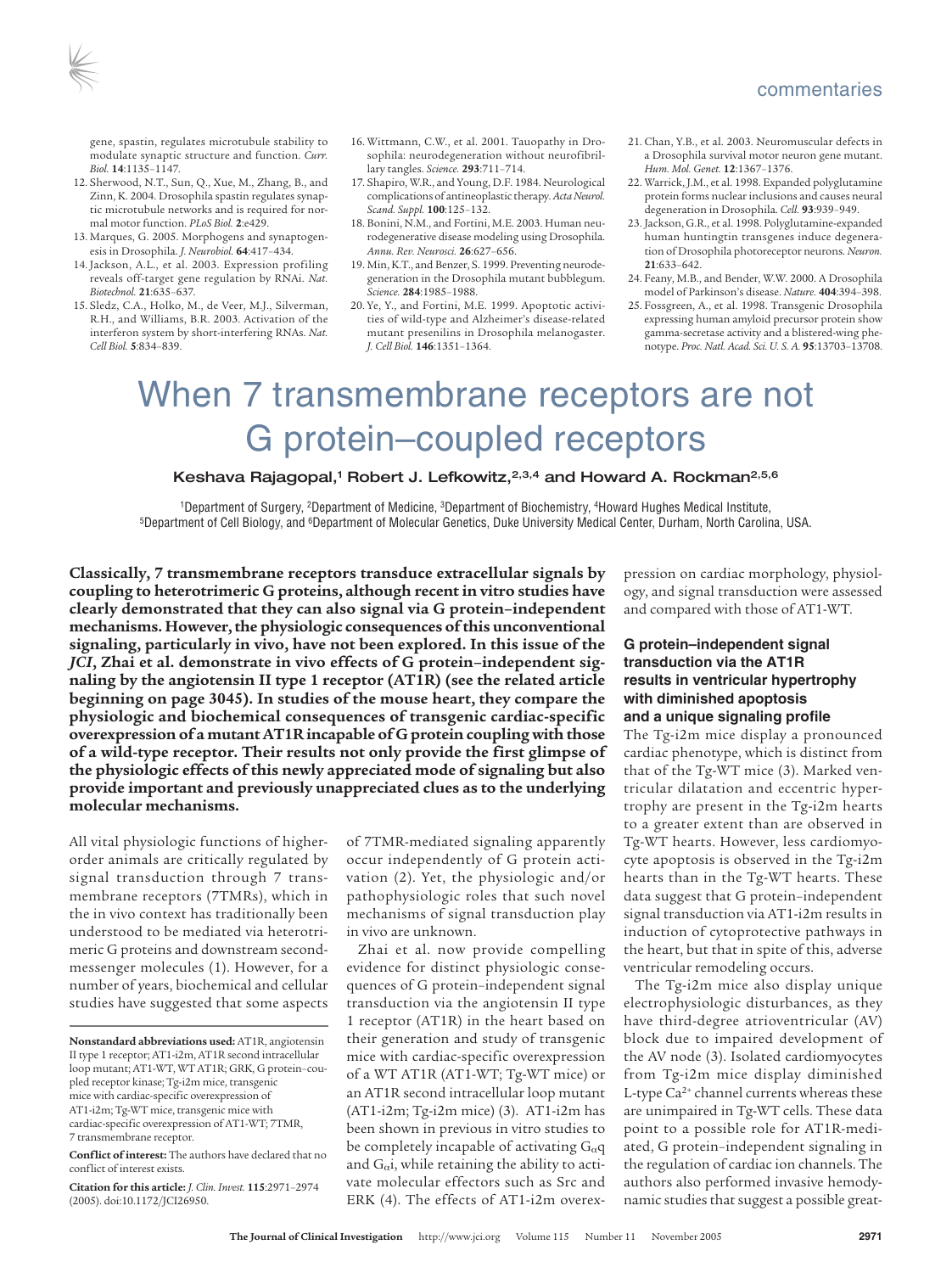# **Table 1**

Comparison between the in vivo signaling properties of the AT1-i2m and known data regarding GRK/β-arrestin–mediated signaling

| <b>Biochemical parameter</b> | AT1-i2m                      | $GRK/\beta$ -arrestin-<br>mediated signals         |
|------------------------------|------------------------------|----------------------------------------------------|
| $G_{\alpha}$ q activation    | Absent                       | Absent                                             |
| Src activation               | Yes                          | Yes                                                |
| PKC activation/translocation | Absent                       | Absent                                             |
| Cytoplasmic phospho-ERK      | Elevated                     | Elevated                                           |
| Nuclear phospho-ERK          | Unaffected                   | Unaffected                                         |
| <b>JNK</b> activation        | Absent                       | Α                                                  |
| p38 activation               | Absent                       | Absent <sup>B</sup>                                |
| Apoptosis                    | Decreased relative to AT1-WT | Decreased; PI3K, Akt.<br>prosurvival ERK activated |

The signaling profile of AT1-i2m (middle column) and known effects of GRK/β-arrestin–mediated signal transduction (right column) are compared for each biochemical parameter listed. AGRK/ β-arrestin–mediated signaling results in activation of JNK3 specifically (21); evidence also demon-<br>strates that β-arrestin recruits a phosphatase that acts on JNK3, resulting in its inactivation (22). <sup>B</sup>Activation of p38 by the AT1R has been shown to be β-arrestin2 independent (23), but β-arrestin2–dependent p38 activation has been reported for the chemokine receptor CXCR4 (24).

er impairment in LV systolic and diastolic function under baseline conditions in the Tg-i2m mice than in Tg-WT mice; however, their echocardiographic and isolated cardiomyocyte function studies fail to confirm these findings.

The physiologic phenotype of the Tg-i2m mice is complemented by a number of noteworthy biochemical alterations, summarized in Table 1. The biological significance of these pathways is underscored by Zhai et al.'s findings that pharmacologic inhibition of ERK and Src activity impairs AT1-i2m–mediated hypertrophy in in vitro assays (3).

### **The AT1R signals independently of G proteins, but how?**

The AT1R mediates a number of essential physiologic functions in the cardiovascular system and is one of the best biochemically characterized 7TMRs with respect to G protein–independent signal transduction in vitro. Consequently, the choice of the AT1R for the physiologic study of G protein–independent signal transduction in the heart is particularly apt. However, Zhai, Sadoshima, and colleagues do not find in their current elegant studies (3) the answer to one of the most critical and important questions implicit in their work: What mechanism(s) mediate G protein–independent activation of the cytoplasmic effectors Src, Ras, and ERK by AT1-i2m in vivo?

Nonetheless, their findings do offer some clues. A number of potential mechanisms for G protein-independent signaling by the AT1R have been identified. Historically, the

first of these was the JAK/STAT pathway. JAK2 is a tyrosine kinase that is recruited to the tail of the AT1R in an agonist-dependent fashion, leading to STAT1/2 activation (5). Additionally, the AT1R can mediate G protein–independent activation of Src, as previously shown for AT1-i2m that was used in this study (4). This results in activation of Ras and ultimately of ERK. Moreover, the activated ERK species is restricted to the cytoplasm, consistent with the current findings in vivo (3).

However, it is unclear as to what, if any, signaling molecules serve proximal functions analogous to G proteins, coupling AT1-i2m to activation of downstream effectors in the current study (3). Indeed, the best-characterized and best-understood proximal regulators of 7TMR signal transduction, the G protein–coupled receptor kinases (GRKs) and β-arrestins, are intriguing candidates. GRKs catalyze serine/threonine phosphorylation at multiple sites in the cytoplasmic tails of 7TMRs, which promotes agonist-induced recruitment of β-arrestins to these 7TMR cytoplasmic tails (6). These actions result in the waning of G protein–dependent signals, and extensive physiologic data corroborate the biochemical functions of GRKs and β-arrestins in this process, known as 7TMR desensitization (Figure 1) (6). However, recent evidence suggests that GRKs and β-arrestins also perform independent signal transducing functions. GRK/β-arrestin–dependent signaling has been shown for a growing list of 7TMRs (reviewed in ref. 7 and references

therein) as well as for other types of receptors. Thus, the GRK/β-arrestin system is actually bifunctional, as it initiates new G protein–independent signaling pathways even as it inactivates G protein–mediated signaling. These G protein–independent signaling functions may in fact be evolutionarily conserved, as evidenced by recent data demonstrating that β-arrestin–like proteins transduce signals from a primitive 7TM pH sensor in fungi (8).

β-arrestin–mediated angiotensin II– stimulated activation of ERK1/2 has been extensively studied in an in vitro human embryonic kidney 293 cellsystem (reviewed in ref. 7). The signal appears to be carried by β-arrestin2, with β-arrestin1 actually being inhibitory. As with other β-arrestin– mediated signal transduction pathways studied to date,  $β$ -arrestins appear to somehow serve as scaffolds/adaptors that align the individual components of the MAPK module (Raf/MEK/ERK) as well as other upstream elements(e.g., Src, Ras) in appropriate orientation, all under the control of the agonist-occupied receptor. Recent findings further suggest that the GRK isoforms 5 and 6 play unique roles in this process whereas GRK2 may be inhibitory (9).

The in vivo biochemical findings of Zhai et al. (3) are strikingly similar to those observed in GRK/β-arrestin–dependent signal transduction, previously documented in vitro for effectors downstream of the AT1R (Table 1). Most strikingly, cardiomyocytes from Tg-i2m mice display cytoplasmic sequestration of phospho-ERK. This pattern of ERK phosphorylation stimulated by the AT1R recapitulates that activated by β-arrestin2. Interestingly, in their previous biochemical characterization of AT1-i2m in cellular transfection systems, Seta et al. demonstrated Src activation and cytosolic phospho-ERK sequestration that required the presence of an intact receptor tail (4). These data are again strongly parallel to those for β-arrestin–mediated ERK activation by several 7TMRs, which involves formation of a signaling complex including β-arrestin, Src, and ERK (10, 11). Taken together, these results suggest that the GRK/β-arrestin system may mediate the G protein–independent signaling observed in vivo by Zhai et al.

Additional similarities between the biochemical findings of Zhai et al. (3) and known hallmarks of GRK/β-arrestin– dependent signal transduction are also displayed in Table 1. These include activation of cytoprotective (antiapoptotic)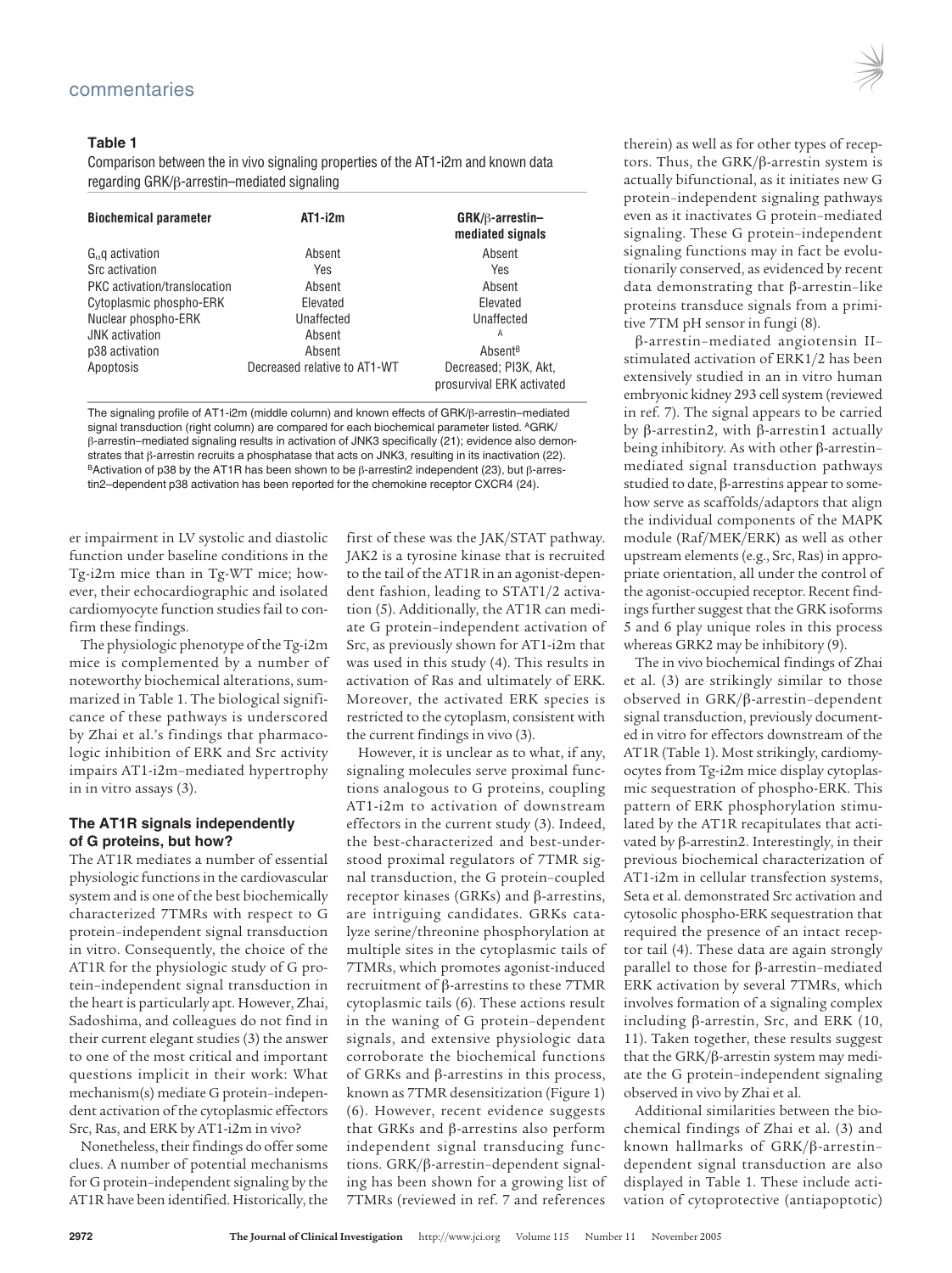



#### **Figure 1**

An integrated model of signal transduction via the AT1R and resultant physiologic effects within the cardiovascular system. Upon agonist ligand (Ang II) binding to the AT1R, both G protein– dependent and G protein–independent signaling pathways are activated. The AT1R is principally coupled to G<sub>a</sub>q, as illustrated, but may also couple to G<sub>a</sub>i (not shown). Agonist-induced Gαq activation results in activation of phospholipase C (PLC), which catalyzes breakdown of the membrane lipid phosphatidylinositol-4,5-bisphosphate (PIP<sub>2</sub>) into inositol triphosphate (IP<sub>3</sub>) and diacylglycerol (DAG), which respectively act to increase cytosolic Ca<sup>2+</sup> concentrations and to activate PKC. Proximally, a series of events results in the inhibition of initiation of  $G_\alpha q$ -mediated signaling (desensitization). Agonist-ligand binding induces GRKs to catalyze cytoplasmic serine/threonine phosphorylation, which enhances binding of β-arrestin to the AT1R cytoplasmic tail; this sterically inhibits  $G_αq$  coupling to the AT1R.  $β$ -arrestin also serves as a scaffold for signaling effectors such as Src, resulting in downstream activation of cytoplasmic ERK. Also, as illustrated, AT1R induces activation of the JAK/STAT pathway. Upon ligand stimulation, the multifunctional enzyme PI3K is recruited to the plasma membrane by interactions with GRK2 (20). In addition to its protein kinase activity, PI3K functions to catalyze the conversion of  $\mathsf{PIP}_2$ to phoshatidylinositol-3,4,5-triphosphate ( $PIP_3$ ) to promote 7TMR internalization (20). Both G protein–dependent and –independent pathways have distinct physiologic and pathophysiologic effects, as shown. The acute physiologic effects of G protein–independent signaling via AT1R as well as the chronic physiologic effects of G protein–independent signaling on ventricular function and systemic/pulmonary hemodynamics are unknown. The novel physiologic findings of Zhai et al. (3) are each listed and indicated with an asterisk.

pathways and failure to induce PKC activation. Recent studies have documented β-arrestin–mediated activation of several antiapoptotic signaling molecules, such as PI3K and Akt as well as prosurvival ERK, by several receptors (12–14). A model for possible physiologic outcomes of G protein–dependent and –independent signal transduction by the AT1R in the cardiovascular system, both acutely and chronically, is presented in Figure 1.

#### **Therapeutic implications**

The discovery of G protein-independent signaling mechanisms utilized by 7TMRs presents an interesting and potentially impor-

#### commentaries

tant therapeutic opportunity. 7TMRs are, as a class, one of the most important targets of currently used drugs, both agonists and antagonists (15). However, these agents have been developed using assays that only register their ability to stimulate or inhibit G protein–dependent signals. Now, it appears that, as assessed in vitro, distinct conformations of activated AT1R and other 7TMRs are responsible for G protein–dependent and GRK/β-arrestin–dependent signaling (7).These data are supported by the findings of Zhai et al. (3), who utilize a "biased receptor" that preferentially signals via G protein–independent mechanisms, presumably due to the presence of specific structural features predisposing it to G protein–independent signal transduction. However, ligands may also differentially or even exclusively activate one or another signaling mechanism via a WT receptor. This phenomenon (16), termed *biased agonism* or *ligand-directed signaling*, suggests that it should be possible to develop drugs that can activate one or the other pathway preferentially.

How might this apply, for example, to the AT1R system? Although the acute physiologic effects of AT1R-mediated signal transduction on cardiovascular system function have been generally thought to be G protein–mediated, the differential contributions of G protein–dependent versus –independent mechanisms to these acute physiologic responses are in fact unknown. Biased AT1R agonists may help address this question, as may further studies of acute physiologic effects of signaling through biased AT1Rs such as AT1-i2m. However, in the chronic setting, several converging lines of data suggest that chronic  $G_{\alpha}$ q-driven signals are deleterious (Figure 1): (a) transgenic overexpression of  $G_{\alpha}q$  in the heart results in LV dysfunction (17), and (b) generalized suppression of  $G_{\alpha}q$ -mediated signal transduction in the heart by transgenic expression of a small inhibitory peptide has been shown to prevent LV dysfunction (18) and reduce hypertrophy (19) under conditions of pressure overload. It should be possible to develop agents that antagonize this signaling (i.e., angiotensin receptor blockers [ARBs]) but which also have agonistic properties with respect to potentially beneficial or cytoprotective G protein–independent signaling pathways. It is currently not known whether any of the ARBs in clinical use possesssuch biased agonist activity. Conversely, there may be circumstances, particularly in the acute setting, in which biased agonists incapable of inducing desensitization of